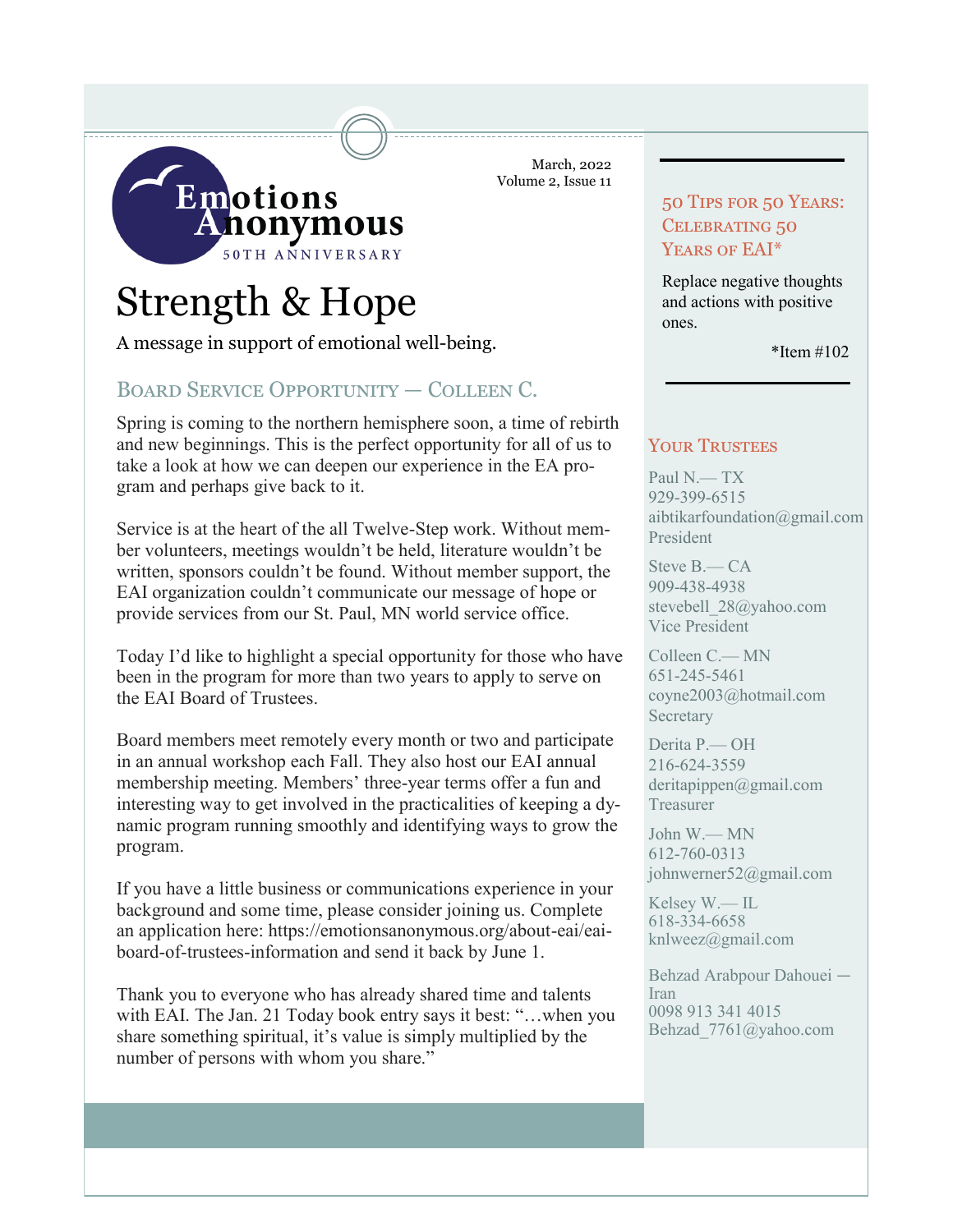# **MARCH TOOLS FOR RECOVERY**

#### **STEP 3**

Made a decision to turn our will and our lives over to the care of God *as we understood Him***.**

## **Promise 3**

We comprehend the word *serenity*, and we know peace of mind.

#### **JUST FOR TODAY 3**

I will try to adjust myself to what is and not force everything to adjust to my own desires. I will accept my family, my friends, my business, my circumstances as they come.

## **Slogan 3**

One day at a time

## **Helpful Concept 3**

We respect anonymity—no questions are asked. We aim for an atmosphere of love and acceptance. We do not care who you are or what you have done. You are welcome.

# **Tradition 3**

The only requirement for EA membership is a desire to become well emotionally.

#### **Principle 3**

Faith

# Accessing Strength and Hope

# —Maureen H.

When I first encountered the steps in a Twelve Step recovery program, I felt confused and overwhelmed. As I listened to others when they shared, I slowly started to hear and to learn about the steps. The literature explained the steps. I was fortunate to be taken under the wing of a sponsor who had been around EA for quite a while and she guided me to learn about the steps and to do the steps. Another member had offered my sponsor this same guidance when she was new in the program and in this way, the Steps are passed down from members to newer members.

Our literature explains the many tools we have to learn about healing and learning to live life differently and all the tools help. I wanted to react to people, places and things with less outrage based on fear and with more forethought with the help of my Higher Power.

Step One counseled me to admit and accept that I was powerless over my emotions. Step Two suggested that I start to believe in a power greater than myself. It was obvious to me that I was powerless over my emotions. It was more difficult and took longer for me to believe in a power of good

that would help me find strength and hope when I felt fear and anger.

Finally I realized I had the beginnings of that faith and that was such a life altering change for me. I tested and retested my Higher power until I finally realized that I could access strength and hope when I felt weak and hopeless within myself.

I need courage for small and large things from time to time. Sometimes I need courage to say something assertively instead of aggressively. I need courage because the fear of being who I am was a part of me for so long and it still tries to rise up. That's a small thing in that it only requires me to say one sentence. However, my life is made up of many, many small things during a day. Sometimes I need courage for a really big thing. The fear feels the same and the tools of EA all help me in the face of fear. I feel fear much less often with time in the program thank goodness.

Often a saying encapsulates an idea for me. A long time ago, I heard a member say that *courage is fear that has said its prayers.* That's what's true for me.

You can find the Trustee Reflections on the website, www.emotionsanonymous.org.

This month we focus on JFT 3.